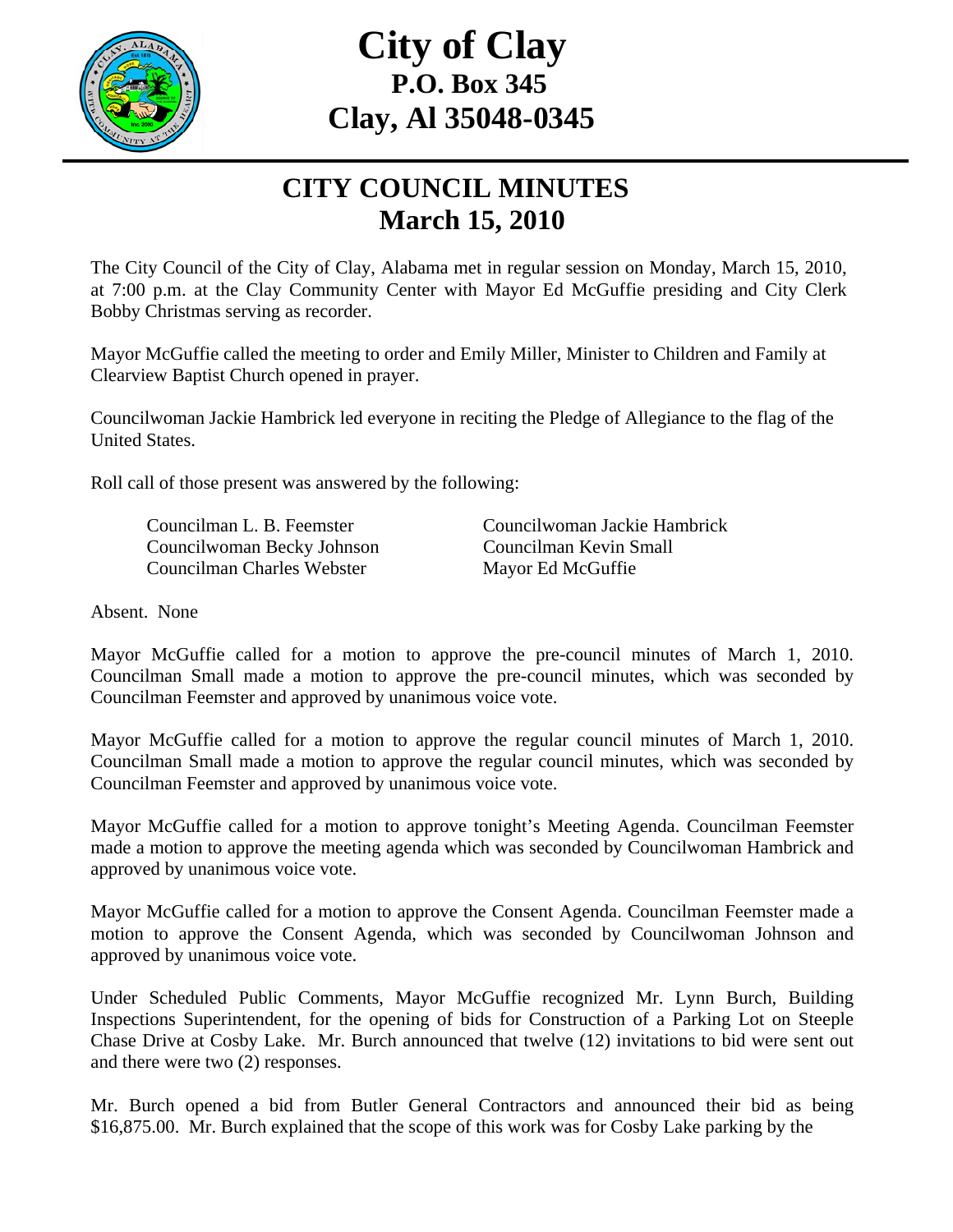

**City Council Meeting March 15, 2010 Page 2** 

walking trail involving 120' of parking area to be able to park 9 cars. Includes cutting the curb; installing new curbing; 8 inches of gravel; and landscaping timbers to keep the gravel from washing into the creek. Includes all of the work and removing old materials and materials not used. Mr. Burch opened a bid from Joe Gilliland Contractors and announced their bid as being \$9,371.58.

Under **Reports from Standing Committees** Mayor McGuffie recognized Councilman Feemster for a report from the **Public Safety Committee**. Councilman Feemster reported on the Spring Traffic Safety initiative and announced that the Public Safety Committee has come up with a plan to try to prevent traffic accidents during the prom and graduation period for high school seniors. He reported a contest at the high school to choose five slogans to put on signs along the road. The winners would receive \$50 for their slogans. He stated the Art Department at the high school would make the signs.

Councilwoman Hambrick was recognized for a report from the **Committee on Community Development, Environmental, Historical, Library and Seniors**. Councilwoman Hambrick announced three events taking place on Saturday March 27. First at 10:00 a.m. at City Hall there will be an unveiling of the historic marker furnished by the Alabama Tourism Bureau for the Small Town Down Town Celebration. Second, at 11:00 a.m. there will be a grand opening for the new Clay Public Library with special speakers and refreshments. Third, the monthly community wide singing will take place at 6:00 p.m. at the Community Center. Councilwoman Hambrick announced that there was a cleanup day last Saturday to prepare for these events on March 27. She thanked everyone involved in preparing for these events and encouraged everyone to be a part of them.

Under **Committee on Annexation, Business, Planning & Zoning and Schools**, Councilwoman Johnson was recognized and read a letter from Dr. Sharon Gallant, Principal of the Clay Elementary School. Dr. Gallant thanked the city for the support to the schools and talked about the benefits of The Fable Factory to the students. Councilwoman Johnson made a motion to sponsor The Fable Factory, also known as Aesop's Fables, by allotting \$1.00 per student which was seconded by Councilman Small. The motion was approved by a unanimous voice vote.

Councilwoman Johnson reminded everyone that the Census forms should be arriving in everyone's mailbox soon and encouraged everyone to complete them and mail them back in.

Councilman Small was recognized for a report from the **Committee on Building Inspections, Sanitation, Streets and Utilities**. Councilman Small announced that five roads had been paved in the Chestnut Hills sub-division. He announced that they were evaluating other roads to determine the next roads to be paved. He stated four roads would be submitted to the county that needed paving.

Councilman Small stated that one of the Public Works vehicles had over 190,000 miles on it and needed to be replaced. He made a motion to replace this vehicle by purchasing a truck off the state bid list for \$21,930.32 out of the 7 cent Gas Tax and, when the current truck is sold, use those funds to reimburse the 7 cent Gas Tax. Councilman Webster seconded the motion which was approved by a unanimous voice vote.

Councilman Webster was recognized for a report from the **Parks and Recreation Committee**. Councilman Webster reminded everyone that opening day at the ballpark would be April 3.

Councilman Webster stated he had talked to Brian Rushing with Fresh Water Land Trust concerning the purchase of the property at Cosby Lake. He stated Mr. Rushing would be sending the agreement to us and, once we complete it, we can move forward with the purchase of the property.